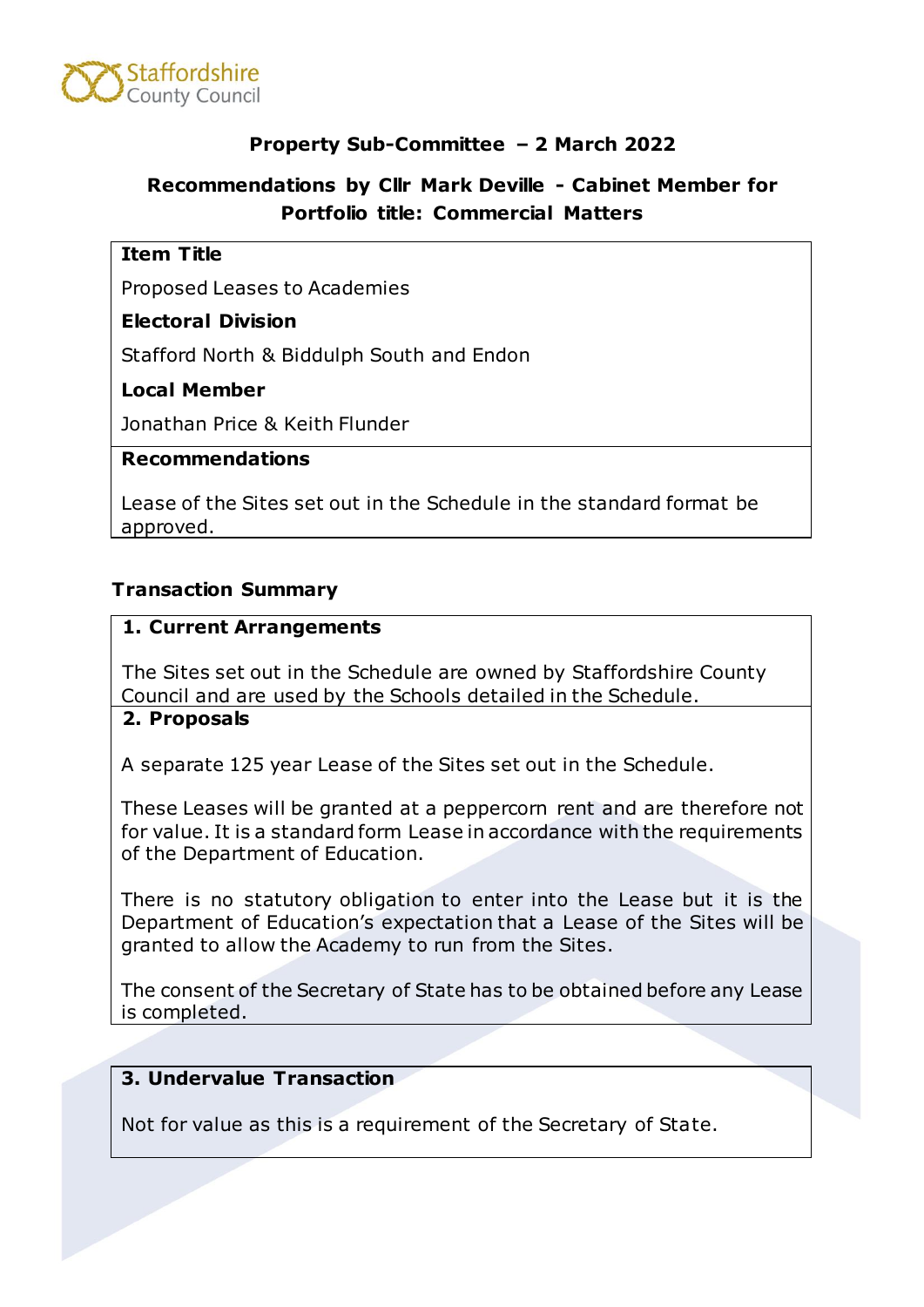

# **Supporting Details**

#### **4. Background Information**

4.1 As stated above, it is a requirement/expectation of the Department for Education that SCC grant a Lease to an Academy in the standard form when a school converts to an Academy. The consent of the Secretary of State is required prior to completion of any Lease.

#### **5. Alternative Options**

discussed above

# **6. Implications of transaction for County Council (Risks)**

**(a)Strategic: To include contribution transaction makes to outcomes listed in the Strategic Plan \***

None

# **(b)Financial:**

## **Capital costs/income Revenue costs/income Change in Property running costs**

From completion of the Lease the Sites will be the responsibility of the Academy who will be responsible for maintenance of the Sites during the term of the Leases.

# **(c) Operational:**

None

# **(d)Legal:**

None as the whole of the Sites are occupied by the Schools and no part thereof is used by any third parties or any other part of the community

# **7. Community Impact \***

The school will continue as normal so the community will not be impacted.

# **8. Comment by Local Member**

Not consulted